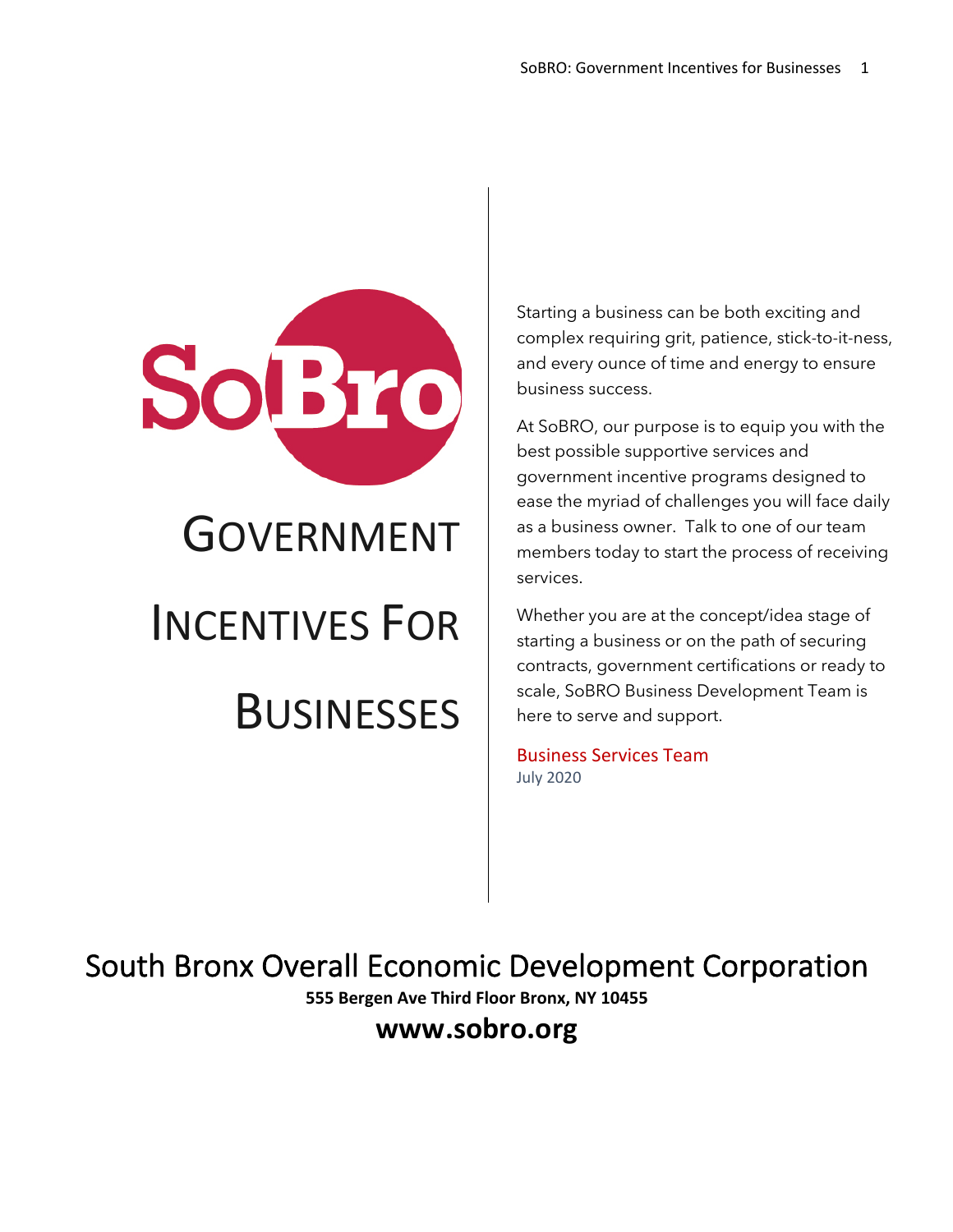### **Table of Contents**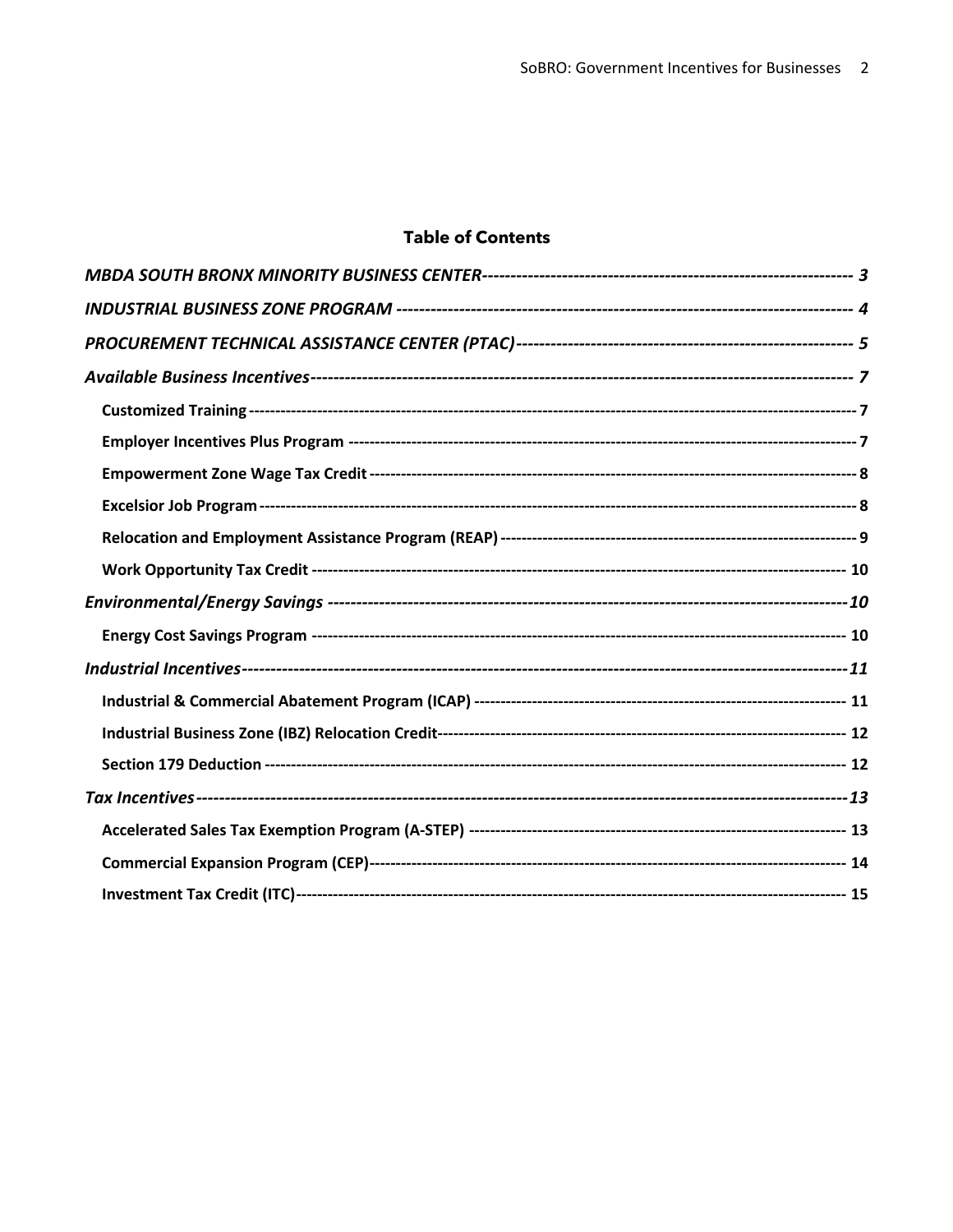# MBDA SOUTH BRONX MINORITY BUSINESS CENTER The MBDA South Bronx Minority Business Center provides high-level subject matter expert business development

technical services to eligible minority-owned firms in the following areas:

Global Business Development: Services include identification of export markets, facilitation of global transactions, international trade missions and market analysis, and overseas market promotion assistance.

Access to…

- · Capital: Services includes identification of domestic and global financing opportunities, equity financing, brokerage of financial transactions, identification and closure of merger and acquisition transactions.
- Contracts: Services include identification of procurement opportunities, solicitation analysis, bid and proposal preparation, negotiation and closing, research contract award histories.
- · Markets: Services includes government procurement assistance, private sector contract identification and specialized certification assistance including 8(a), and assistance with market research.
- · Strategic Business Consultant: Services include sales consulting and forecasting, market feasibility studies, operations management and quality control, bid preparation and bonding (construction), and manufacturing facility leasing.
	- o Loan Packaging Services
	- o Business Plan Analysis
	- o Teaming Arrangements

### Eligibility

To qualify for these services, prospective clients must meet the following criteria:

- Business must be a minority enterprise; owned by one or more the following groups: African Americans, Hispanic Americans, Asian and Pacific Islander Americans, Native Americans (including Alaska Natives, Alaska Native Corporation and Tribal entities), Asian Indian Americans, and Hasidic Jewish Americans.
- Business concerns must have gross annual revenue of \$1 million and above or be in at least a high growth industry. However, depending on firm's vitality, if gross revenue below \$1 million threshold, consideration can may be given.
- Business concerns must complete and return a signed Client Engagement Form

Schedule a virtual meeting today! Sharon Higgins, Director, MBC Bronx shiggins@sobro.org 718.732.7580 mbda.gov/businesscenters/southbronx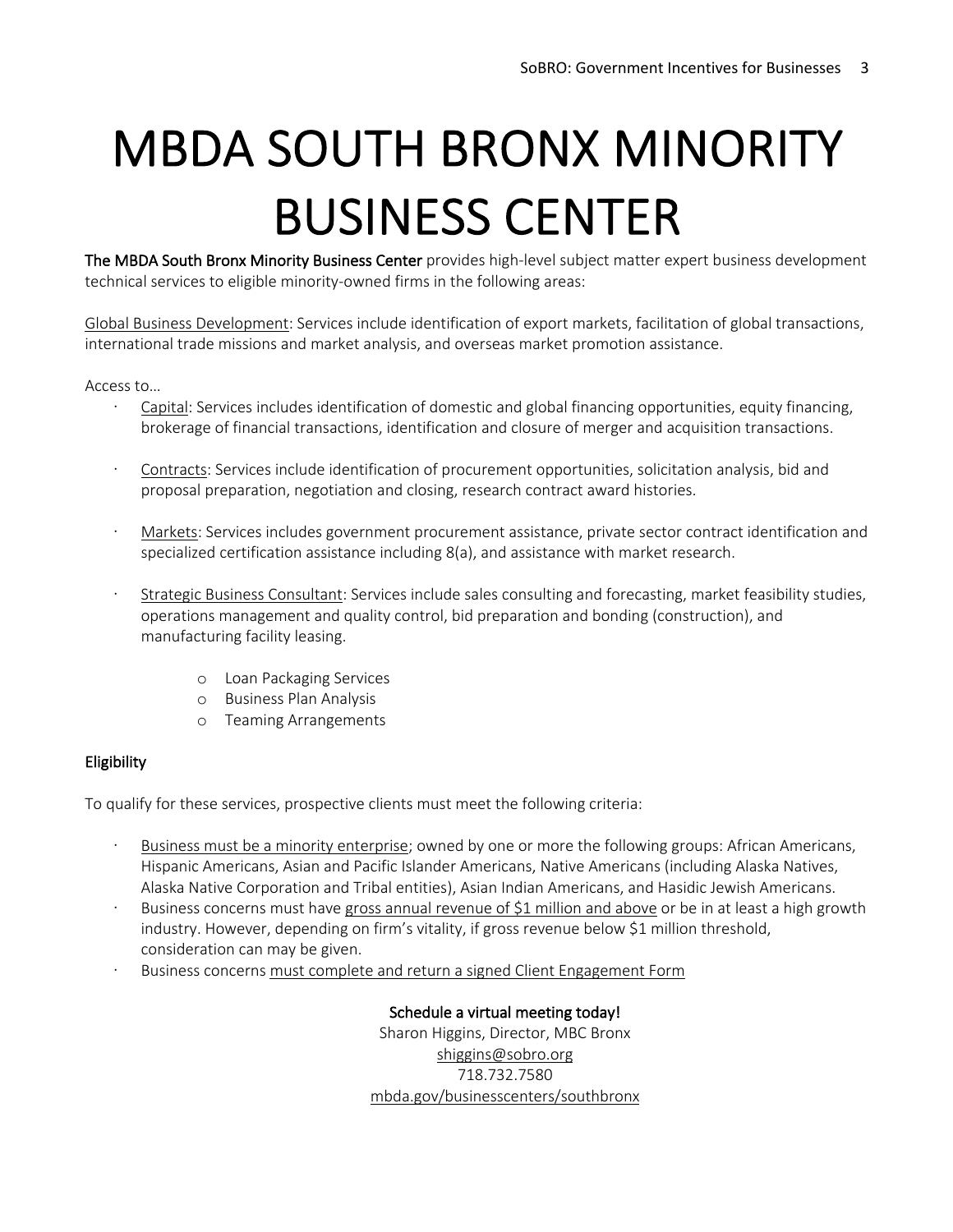## INDUSTRIAL BUSINESS ZONE PROGRAM

The Industrial Business Zones (IBZs) were created in early 2006 in areas of the Bronx, Brooklyn and Queens.

The IBZ program evolved from the City's earlier policies focused on In-Place Industrial Parks (IPIP), which provided business support services to industrial and manufacturing businesses located within the IPIP and addressed issues related to infrastructure and the business environment. Like the IPIPs, policies applying to the IBZs continue to offer targeted support services for industrial firms and attend to area-wide improvements. The designation also provides relocation tax credits to qualifying businesses that locate within an IBZ to direct investment to New York City's strongest industrial areas.

In 2006, SoBro was selected as the Industrial Business Service Provider (IBSP) for the five (5) IBZs in the Bronx, areas that includes Bathgate, Eastchester, Hunts Point, Port Morris, Zerega industrial parks.

Trained specialists work with manufacturing, construction, transportation, wholesale, utility, or film production businesses to provide services including:

- Connection to money-saving incentives,
- · Assistance navigating government rules and regulations,
- Access to capital; and
- Employee recruitment and training.

The *IBSP* program also collects real-time data on industrial and manufacturing businesses, enabling the City to refine policies and better respond to the evolving needs of industrial and manufacturing businesses.

To find out the areas of the Bronx IBZs, link here: https://www1.nyc.gov/assets/planning/download/pdf/zoning/districts-tools/mfg/bx.pdf

### Schedule a virtual meeting today to learn more about what programs work best for your business!

Christophe LeGorju, Director, Industrial Business Zones Programs clegorju@sobro.org 718-732-7541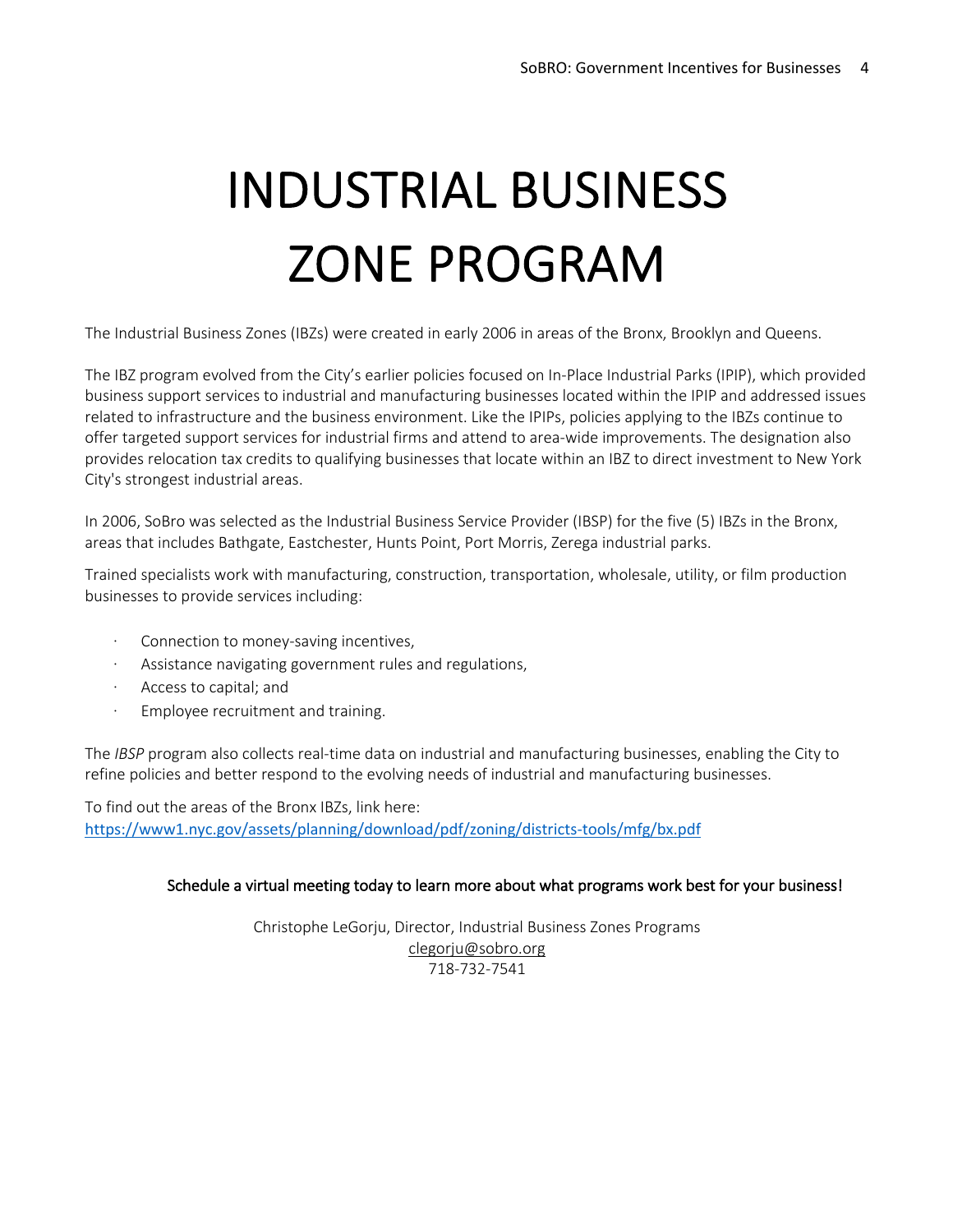## PROCUREMENT TECHNICAL ASSISTANCE CENTER (PTAC)

SoBro's PTAC was established in 1991 with the Defense Logistics Agency (DLA) funding.

PTAC staff counsel and advise businesses regarding government procurement opportunities. PTAC assist all Bronx based firms categorized as: Small businesses, small disadvantaged businesses, minority and women-owned businesses, service-disabled veteran-owned small businesses, and veteran-owned small businesses. Through this initiative, PTAC has helped small business clients access an estimated \$129 million within the last 5 years; thus, generating new jobs and strengthening Bronx-based businesses. In its efforts to advocate and promote small businesses, PTAC markets various program incentives and educational workshops to the business community. Each year, PTAC hosted and co-hosted numerous procurement opportunities workshops, of which, over fortyfour (44) were held in 2019.

Many small businesses consider the idea of selling services and/or products to the government an overwhelming and complex process. On the contrary, with PTAC's help and today's marketplace, the government could become one of the best customers. SOBRO/PTAC simplifies the "how to sell to the government" processes, by cutting the through the red tape and connecting small businesses with lucrative opportunities.

### Core Services:

- Determining Suitability for Contracting: The government marketplace poses unique challenges that can overwhelm or even ruin a company that does not have the maturity or resources to meet them. SoBRO/PTAC staff can help you determine if your company is ready for government opportunities and how-to best position yourself to succeed.
	- o Education on government contracting via workshops, webinars (sponsored or co-sponsored) and one-on-one discussions of a specific or general nature.
- Securing Necessary Registrations:
	- o SOBRO/PTACC can help make sure you are registered with the various databases necessary for you to participate in the government marketplace, including GSA's System for Award Management (SAM), the SBA's Dynamic Small Business Search, and other government vendor databases.
	- o SDB, 8(a), HUBZone and other certifications: Certain small businesses are eligible for preferred status in some government solicitations. SoBRO/PTAC can help you determine if your company is eligible for any of these certifications and guide you through the steps necessary to secure them.
- Identifying Bid Opportunities: We can make sure that you are notified  $-$  on a daily basis  $-$  of government contract opportunities that your company is eligible to bid on.
- Proposal Preparation: SOBRO/PTAC staff can help you navigate even the most difficult solicitation package, including securing necessary specifications and drawings and understanding pricing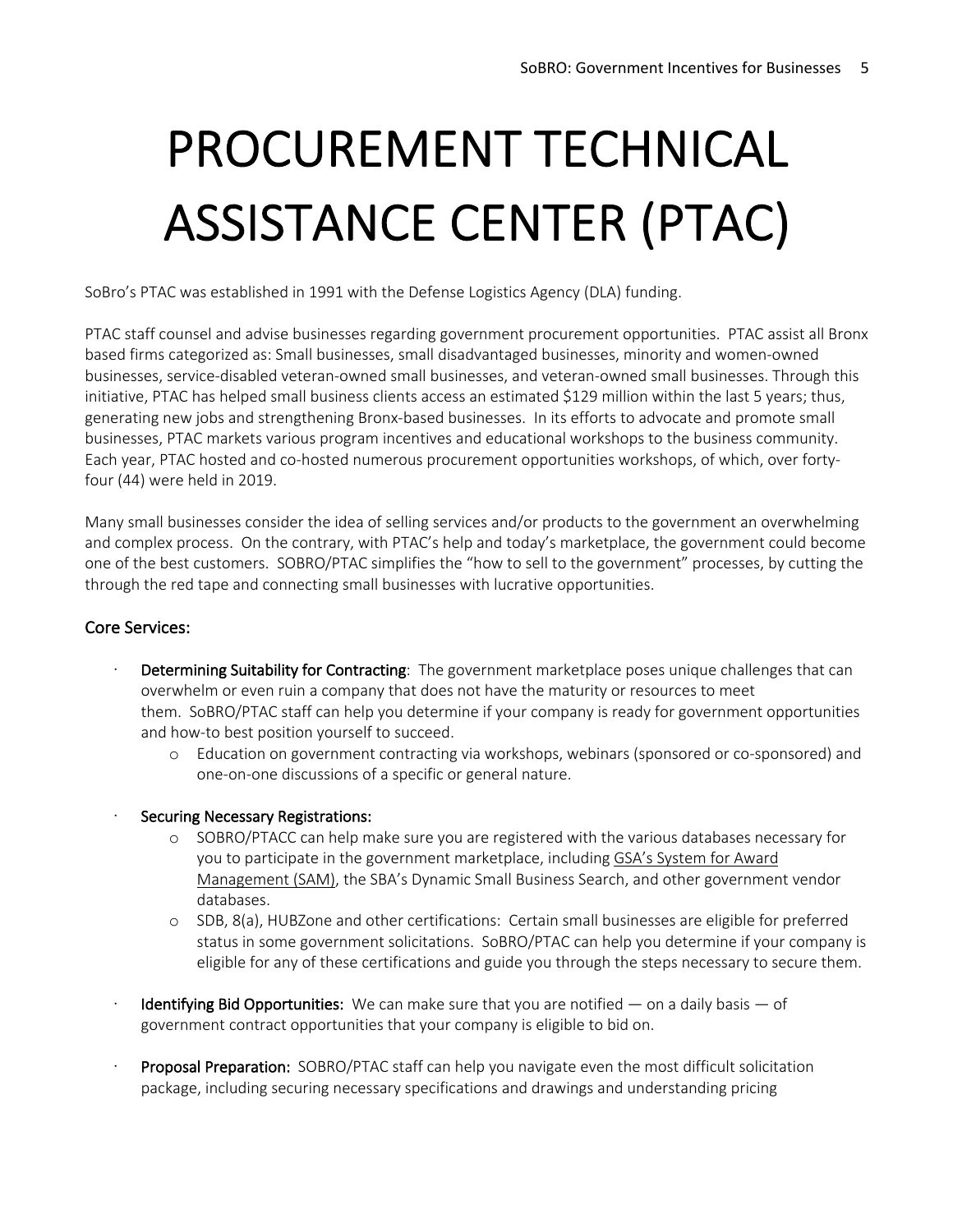considerations. You will never need to pass up a great contract opportunity just because the solicitation is too complicated.

- Marketing your firm, whether you're a manufacturer, distributor, service provider or construction contractor; brainstorming for specific targets and mechanics of how the purchases are executed; providing bid information; and proactively connecting clients with buying offices and prime contractors.
- One-on-One Assistance to include working with clients on quotes, bids, proposals, pre-award/post-award situations and compliance issues.
- Networking Assistance to enhance visibility for business prospects, encourage teaming arrangement opportunities and identify other resources to pursue specific programs such as set asides, etc.

### How can you register?

- If you have a product or service that the government buys, please contact us for an assessment of your readiness to pursue government contracting opportunities.
- · SoBRO/PTAC is pleased to provide Bronx business clients these services without charge.
- To register, please go to: http://sobro.ecenterdirect.com/ClientSignupFull.action?CenterID=1

For additional information/assistance, please feel free to contact us!

Evangeline Gelladola, Program Director Egelladola@sobro.org 718- 732-7540

Andrew Hyman, Assistant Director Ahyman@sobro.org 718-732-7537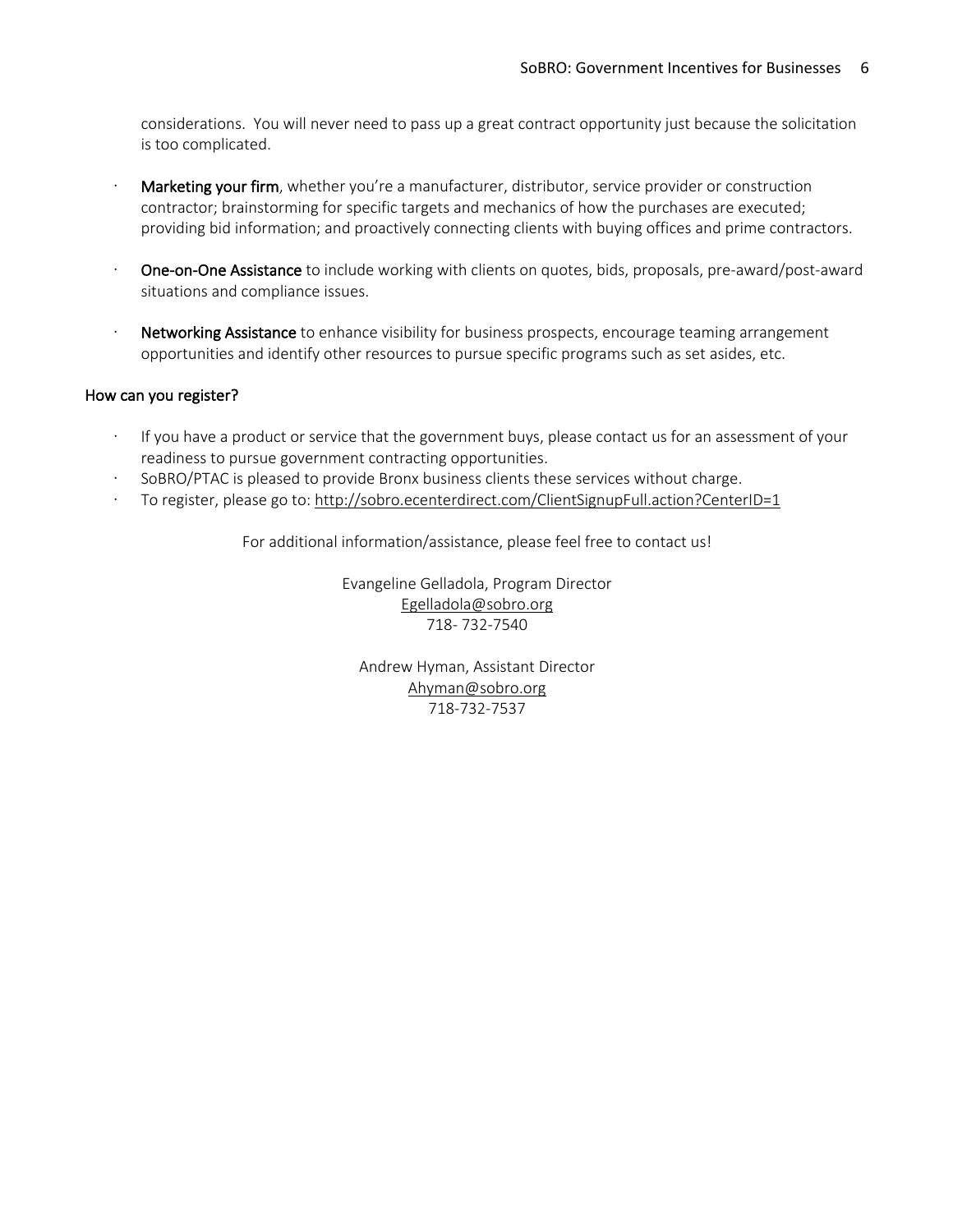## Available Business Incentives

The City and State of New York, and the Federal government, offer a variety of incentives to businesses to help them compete, grow, and prosper.

Please see the following information regarding available programs. Note that every program has specific requirements related to eligibility and their own application process. Also, each program has a target service area and they are subject to change as determined by the public agency which manages the incentive.

For more information, please visit this link: on any of these programs, or to get help accessing these services, please contact a member of the SoBro Business Development Unit.

## **Recruitment/ Training Assistance**

### Customized Training

The City of New York provides up to \$400,000 to help businesses invest in their employees. You pick the training and the NYC Department of Small Business Services (SBS) covers up to 70% of the costs.

This program applies to new equipment, software, tool, etc. requiring employee training

- Businesses identify training needs for their staff and, if selected, have up to one year to carry out training for at least 10 employees (including new hires).
- Businesses are reimbursed on a quarterly basis. Upon completion, businesses are required to provide wage increases to training participants.

For more information, please visit this link: https://www1.nyc.gov/nycbusiness/article/train-your-teamcustomized-training

### Employer Incentives Plus Program

Did you know that employers may qualify to receive wage subsidies equal to 60% of an employee's gross monthly salary (up to \$600 per month) for a maximum of three months?

Employer Incentives Plus, administered by NYC Business Link, provides financial incentives to encourage and promote the employment of public assistance recipients to offset the cost of hiring new employees. Employer Incentives Plus provides a substantial wage subsidy to employers who hire public assistance recipients for full- or part-time positions. Participating employers may qualify to receive wage subsidies equal to 60% of an employee's gross monthly salary (up to \$600.00 per month) for a maximum of three months. The current minimum wage rate is \$9.00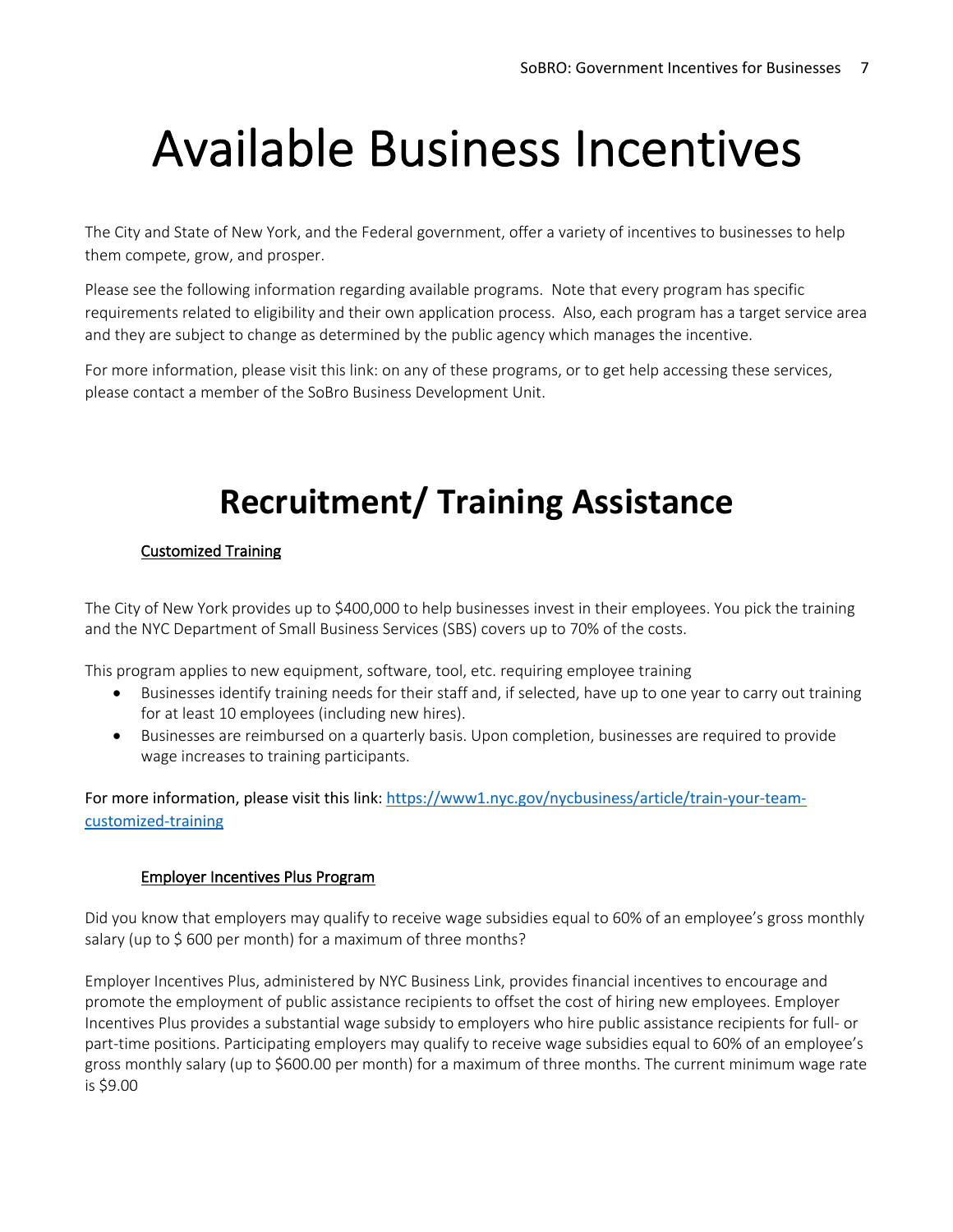For more information, please visit this link: https://www1.nyc.gov/site/businesslink/employers/employerincentives-plus.page

### Cut Your Labor Costs

Employers that do business in New York can trim their labor costs through several New York State workforce and economic development programs. Employment-based tax credits save your business money by cutting federal and state liability. You may obtain tax credit savings from \$750 to \$9,000 simply by hiring one targeted worker.

### Empowerment Zone Wage Tax Credit

The Empowerment Zone Wage Tax Credit provides businesses with an incentive to hire individuals who both live and work in an Empowerment Zone. Employers can claim a federal tax credit of up to \$3,000 for each full- or parttime employee who is an Empowerment Zone resident. The credit is based on 20% of the first \$15,000 in wages earned by the qualifying employee.

Empowerment Zones (EZs) were created by the U.S. Department of Housing and Urban Development (HUD) to encourage business growth and economic development in low-income communities. New York City has two Empowerment Zones, one located in Upper Manhattan and one in the South Bronx.

The credit can be claimed if the business pays qualified zone wages to an eligible employee. A qualified zone employee is any employee who meets both the following tests:

- The employee performs substantially all of his or her services for you within an empowerment zone and in your trade or business.
- · While performing those services, the employee's main home is within that EZ.

Employers must verify their business location and employees address as being inside an EZ. This can be done using HUD's Empowerment Zone address locator, available alongside a map of the zone.

Qualified zone wages are wages, subject to the Federal Unemployment Tax Act paid for services performed by an employee while a qualified zone employee. This also includes any wage paid to train or educate qualified zone employees.

For more information, please visit this link: https://www1.nyc.gov/nycbusiness/description/empowerment-zonewage-tax-credit

### Excelsior Job Program

The Excelsior Jobs program encourages businesses to expand in or relocate in New York, while maintaining strict accountability standards to guarantee that businesses deliver on jobs and investment commitments.

Firms in the Excelsior Jobs Program may qualify for four fully refundable tax credits. Businesses claim the credits over a benefit period of up to 10 years.

To earn credits, firms must meet and maintain established job and investment thresholds:

- Excelsior Jobs Tax Credit: A credit of 6.85% of wages per net new job.
- · Excelsior Investment Tax Credit: Valued at 2% of qualified investments.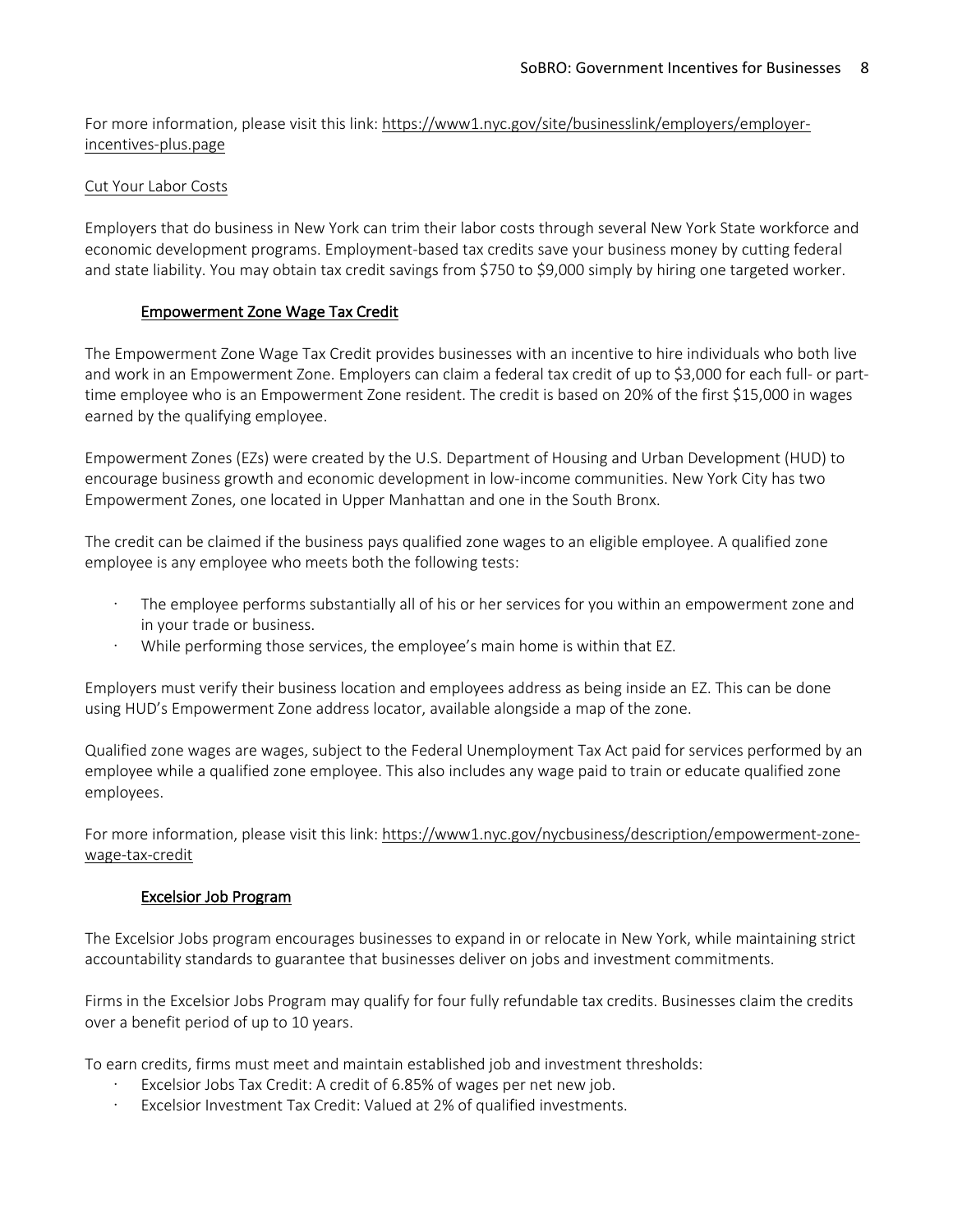- Excelsior Research and Development Tax Credit: A credit of 50% of the Federal Research and Development credit up to six percent of research expenditures in NYS.
- Excelsior Real Property Tax Credit: Available to firms locating in certain distressed areas and to firms in targeted industries that meet higher employment and investment thresholds (Regionally Significant Project).

### Eligibility

The following strategic businesses located in or planning to locate in NYS that will create or retain jobs and make significant capital investments:

- Scientific Research and Development firms creating at least 5 net new jobs.
- Software Development firms creating at least 5 net new jobs.
- Financial services (customer service) back office operations creating at least 25 net jobs.
- Agriculture firms creating at least 5 net new jobs.
- Manufacturing firms creating at least 5 new net jobs.
- Back office firms creating at least 25 net new jobs.
- Distribution firms creating at least 50 net new jobs.
- Music production firms creating at least 5 net new jobs.
- Entertainment companies creating at least 5 net new jobs.
- · Life Sciences companies creating at least 5 net new jobs.
- · Other firms creating at least 150 net new jobs and investing at least \$3 million.
- Firms in strategic industries that make significant capital investment that have at least 25 employees; manufacturing firms who retain at least 5 employees are also eligible to apply for participation in the Program.

Eligible project types:

- · Job creation
- Job retention and significant capital investment

For more information, please visit this link: https://esd.ny.gov/excelsior-jobs-program

### Relocation and Employment Assistance Program (REAP)

Relocation tax credit for commercial and industrial businesses exclude retail and hotels relocating into targeted areas of the city. Businesses must be relocating from outside of New York City or below 96th Street to designated locations above 96th Street in Manhattan, or in one of the other four boroughs.

The Relocation and Employment Assistance Program (REAP), provides a refundable business tax credit for commercial and industrial businesses that are relocating to designated areas of New York City, and making capital improvements. Relocation tax credit is up to \$3,000 per employee for 12 years. Commercial/ industrial businesses excluding retail and hotels relocating into targeted areas of the city apply for the Certificate of Eligibility within the year of relocation. Businesses are expected to provide computation for the number of employees annually for the certification to submit with the applicable tax returns.

For more information, please visit this link: https://www1.nyc.gov/site/finance/benefits/business-reap.page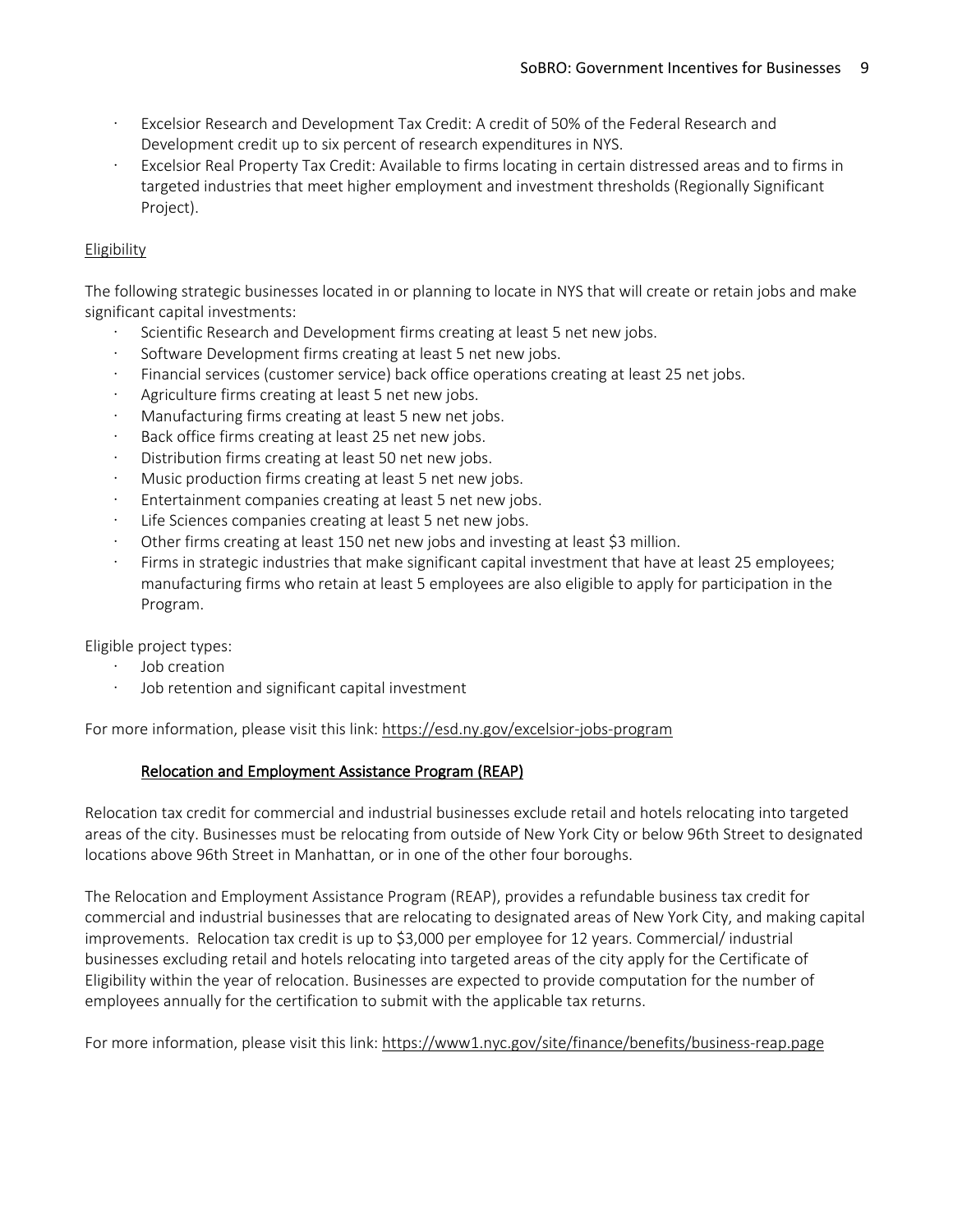### Work Opportunity Tax Credit

The Work Opportunity Tax Credit (WOTC) provides a federal tax credit incentive of up to \$9,600 for employers who hire members of target groups.

An employer may qualify for the WOTC by hiring individuals from the following target groups:

Qualified recipients of Temporary Assistance to Needy Families (TANF);

Qualified veterans from the following groups:

- People receiving Supplemental Nutrition Assistance Program (SNAP) benefits (previously Food Stamps); or
- · Short-term unemployed veterans (four weeks-six months); or
- · Service- related disabled veterans discharged from active duty within a year; or
- Long-term unemployed veterans (six months- one year); or
- Long-term unemployed service-related disabled veterans;
- Ex-felons hired no later than one year after conviction or release from prison;
- · Designated Community Resident—individuals ages 18 through 39 who reside in an Empowerment Zone, Renewal Community, or Rural Renewal County;
- · Vocational rehabilitation referrals—individuals with a mental or physical disability;
- · Qualified summer youth ages 16 through 17 who reside in an Empowerment Zone, Enterprise Community, or Renewal Community;
- · Qualified SNAP (Food Stamp) recipients aged 18 through 39;
- · Qualified recipients of Supplemental Security Income (SSI); or
- · Long-Term family Assistance (LTFA) recipients.

Employers may claim the WOTC for the first 12 months of employment (this may cover two tax years for LFTA-WOTC). Any unused portion may be carried back one year and/or forward on future tax returns for 20 years or until all the credit is used, whichever comes first.

For more information, please visit this link: https://www1.nyc.gov/nycbusiness/description/work-opportunity-taxcredit

For more information, please visit this link: https://labor.ny.gov/businessservices/edsu/edsu%20wotc.shtm

### Environmental/Energy Savings

#### Energy Cost Savings Program

The Energy Cost Savings Program (ECSP) can reduce regulated energy costs up to 45% and regulated natural gas costs up to 35% for eligible businesses. Regulated costs are the transmission and distribution costs by the regulated utility. The benefits associated with ECSP last for eight years followed by a four-year phase-out during, which benefits are decreased by 20% per year.

Businesses eligible for ECSP benefits include the following: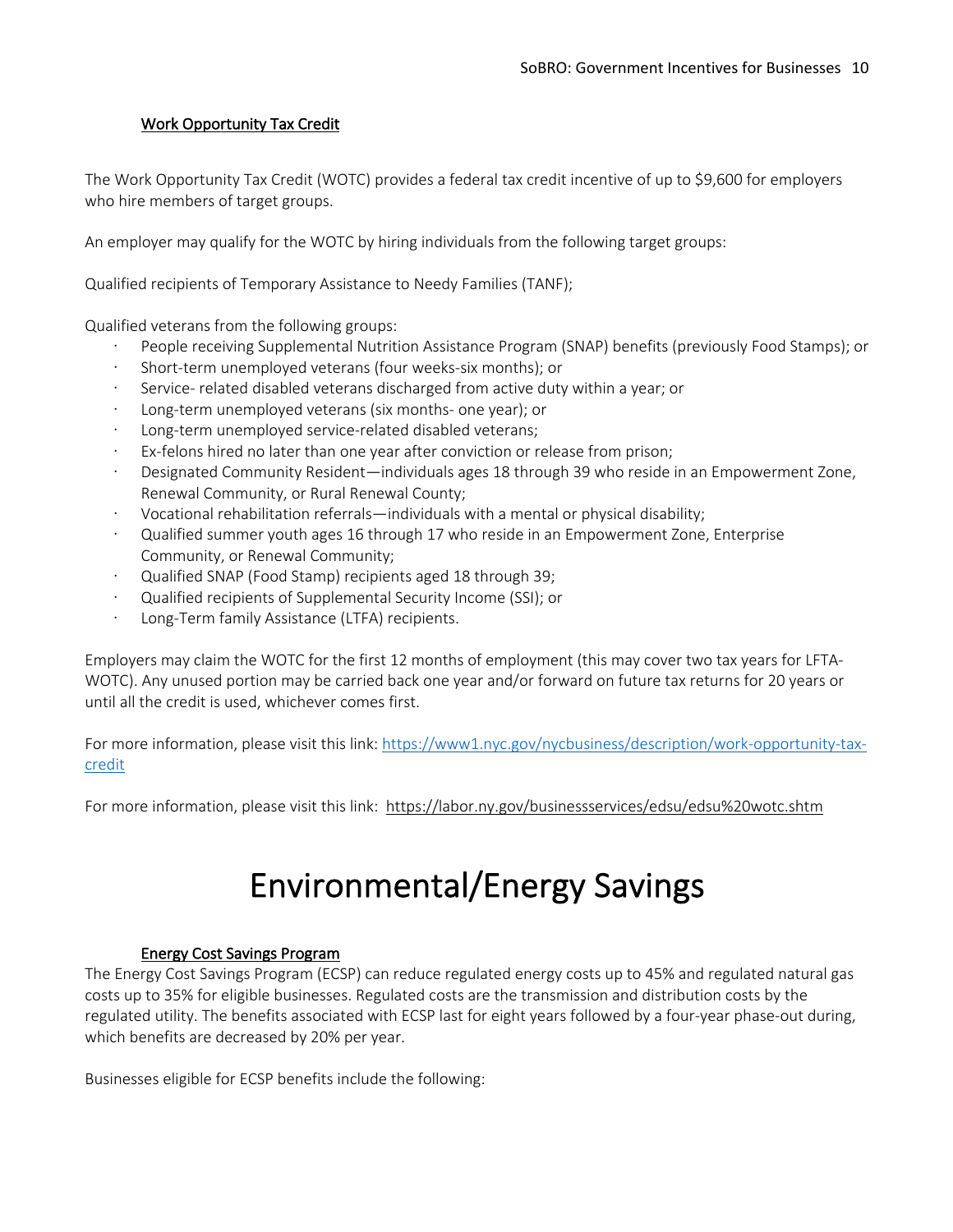- Businesses that are moving from outside New York City or from designated areas of Long Island City (Queens) and Fulton Ferry (Brooklyn) to all areas of the City other than south of 96th Street in Manhattan, Long Island City, and Fulton Ferry;
- Businesses moving from Manhattan south of the center line of 96th Street to Manhattan north of the center line of 96th Street or the other four boroughs;
- Businesses making investments in real property that will improve such property by at least 30% of the property's assessed value and will be approved for benefits through the New York City Industrial and Commercial Abatement Program (ICAP);
- Businesses that will be approved for benefits through the New York City Industrial Development Agency (NYCIDA) or businesses that manage and/or operate in a building owned by the City of New York or Empire State Development Corporation, where the property will be improved by at least 10% of the property's assessed value.
- · Special Eligible Premises (SEP) are buildings which have previously undergone capital improvements and been approved by ECSP as eligible for benefits. SEP tenants occupying a space which has never received benefits may qualify for a full 12-year benefit; those businesses replacing a tenant that previously received ECSP benefits may be eligible to receive the remaining years of the benefit schedule of the prior tenant. To do so, the business must meet all program eligibility criteria and apply within 120 days of signing a lease to the premise.

### Industrial Incentives

### Industrial & Commercial Abatement Program (ICAP)

Note: The ICAP preliminary application must be submitted before applying for a Building Permit.

The 2017/18 ICAP Program has been extended to March 1, 2022.

This program provides abatements for property taxes for periods of up to 25 years. To be eligible, industrial and commercial buildings must be built, modernized, expanded, or otherwise physically improved. ICAP replaced the Industrial Commercial Exemption Program (ICIP), which ended in 2008. Previously approved ICIP benefits were not affected.

Requirements:

- New commercial construction can be anywhere in the City except in some parts of Manhattan—the area south of 96th Street (including the south side 96th Street) and north of Murray, Frankfort, and Dover Streets does not qualify.
- · Commercial renovations can be anywhere in the City except in some parts of Manhattan—Areas that do not qualify between 59th Street and 96th Street (including north side of 59th street and south side of 96th street).
- · Below 59th Street, specific commercial renovation benefits are available and additional benefits are provided in: Garment Center District, Lower Manhattan in the area between Murray Street, Battery Place, South Street and West Street.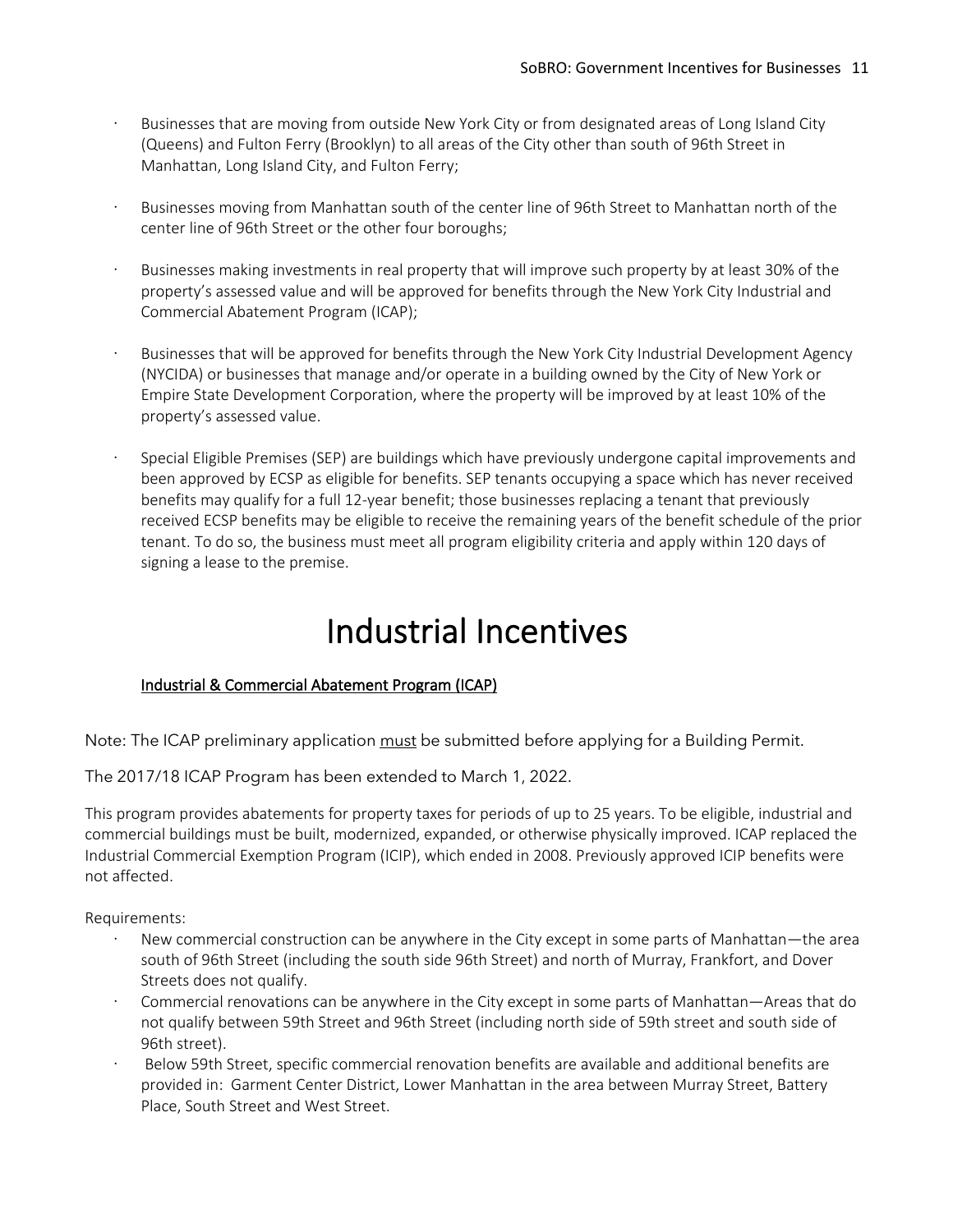Additional benefits may be granted for new commercial construction or renovations in special areas of the City. Special areas of the city can be viewed with the links below:

- **City View**
- · Brooklyn
- · Bronx
- · Manhattan
- · Queens
- Staten Island
- List of Borough, Block and Lots (BBLs) in special areas.

### Improvements:

- · You must spend at least 30% of the property's Taxable Assessed Value no later than four years from the date the building permit was first issued or from the start of construction, if no permit is required.
- · Industrial construction projects that spend 40% of the taxable assessed value receive additional benefits
- Construction must be completed no later than five years from the date of issuance of the first building permit, or if no permit is required, from the start of construction

For more information, please visit this link: https://www1.nyc.gov/site/finance/benefits/benefits-industrial-andcommercial-abatement-program-icap.page

### Industrial Business Zone (IBZ) Relocation Credit

Relocation: A business needs to relocate into one of the industrial zones in NYC

The relocation tax credit of \$1,000 is applicable to each eligible employee; up to \$100,000 for industrial and manufacturing businesses relocating to one of the City's 21 IBZs. Firms relocating within an IBZ are also eligible. The Industrial Business Zone (IBZ) Relocation Tax Credit is a one-time tax credit of \$1,000 per relocated employee, up to \$100,000, available to industrial and manufacturing firms relocating to or within one of the City's IBZs. Industrial and manufacturing businesses relocating to an IBZ generally apply within tax year or relocation.

The tax credit is applied against the business' City tax Liability and cannot exceed the lesser of actual relocation costs of \$100,000. There is no application for this program; firms can claim the tax credit on their General Corporation Tax (GFT) or Unincorporated Business Tax (UBT) during the tax year of the move.

Form 9.6 is to be used for GCT filers Claim for Credit Applied to General Corporation Tax (PDF) Form 114.6 can be used for the UBT filers Claim for Credit Applied to Unincorporated Business Tax (PDF)

### Section 179 Deduction

Federal tax deduction allowing qualified businesses to accelerate depreciation for eligible equipment and other qualifying property purchased for business use.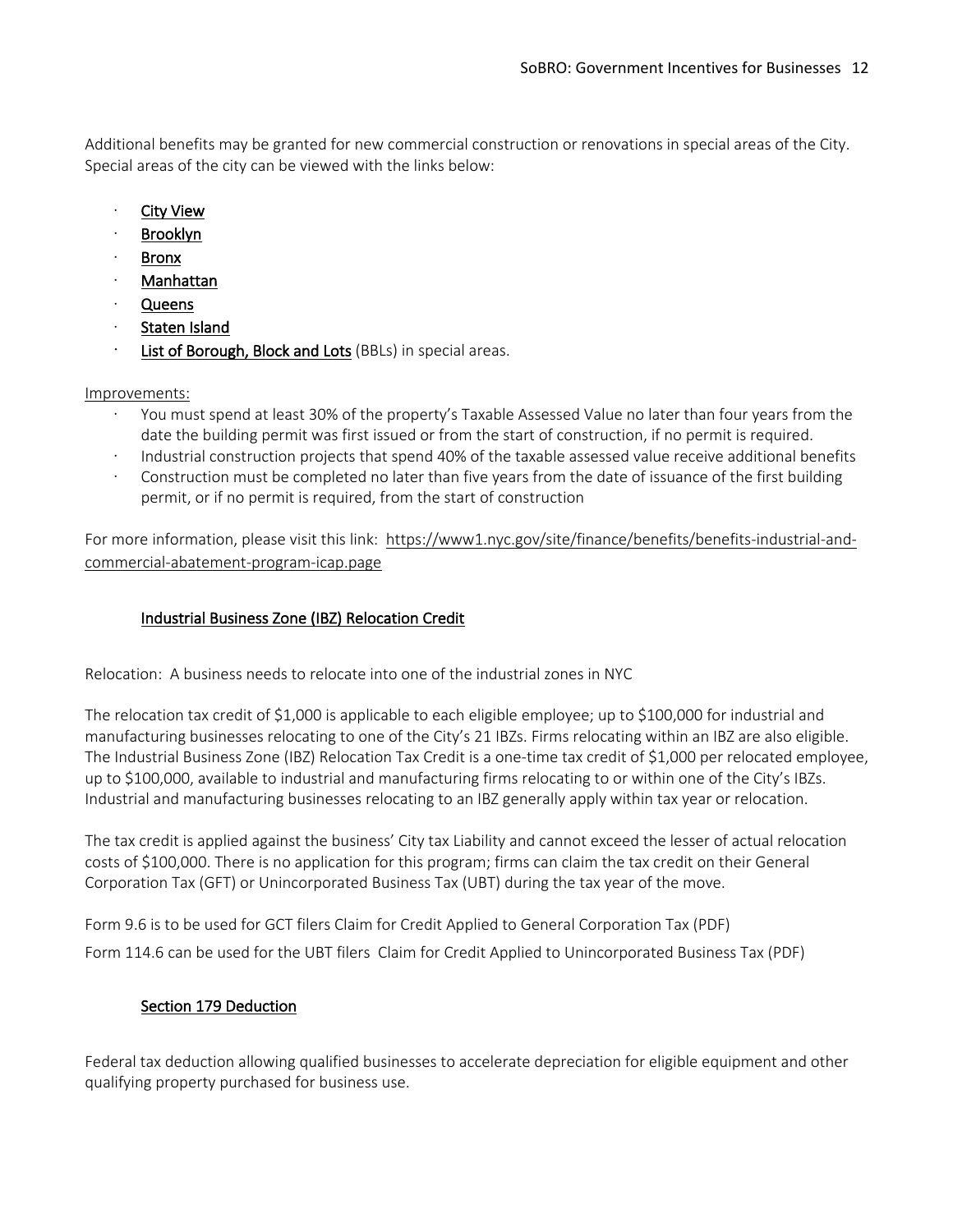- All businesses that purchase, lease, or finance in business equipment qualify for Section 179 deduction. The equipment purchased must be placed into service between January 1 and December 31 of the year you take the deduction:
- · 2020 Deduction limit: \$1,040,000
- · 2020 Spending Cap on equipment purchases: \$1,150,000
- · Bonus Depreciation: 100% for 2020: \$150,000

Qualifying Equipment:

- Equipment (heavy machinery, copiers, fax machines, etc.) purchased for business use
- · Tangible personal property used in business
- Business vehicles with a gross vehicle weight in excess of 6,000 lbs.
- · Property attached to your building that is not a structural component of the building (I.e. printing press, large manufacturing tools and equipment)
- Partial business use (equipment that is purchased for business and personal use). Your deduction will be based on the percentage of time you use the equipment for business purposes
- Computer software
- Office furniture

Deduction Calculator: How much money can Section 179 save you in 2020? This calculator will help you estimate your tax savings.

For more information, please visit this link: http://www.section179.org/section 179\_deduction/

### Tax Incentives

### Accelerated Sales Tax Exemption Program (A-STEP)

The Accelerated Sales Tax Exemption Program (A-STEP) provides companies with sales tax exemptions up to \$100,000 for the purchase, installation, and maintenance of construction materials, equipment, and furnishing in order to upgrade, expand, and grow a variety of business activities.

Eligible Businesses: Industrial and manufacturing businesses or commercial businesses or Food retail

Program Requirements:

Proposed project must be located within a highly distressed area or in an area of need which the City as identified by NYCIDA. Applicant business cannot have annual revenue in excess of \$10 million or maximum annual revenue of \$10 million

Food retail business must be investing in modernization and increased retail space for healthy or fresh food, such as:

- Stocking low-sodium canned goods and canned fruit in 100% juice
- · Stocking at least two healthy snacks and offering healthy sandwich and meal combinations at deli counter
- Displaying water and low-calorie drinks at eye level
- · Offering fruits and vegetables at the front of the store or at the checkout line
- Accepting electronic benefits transfer (EBT) cards for the purchase of qualifying foods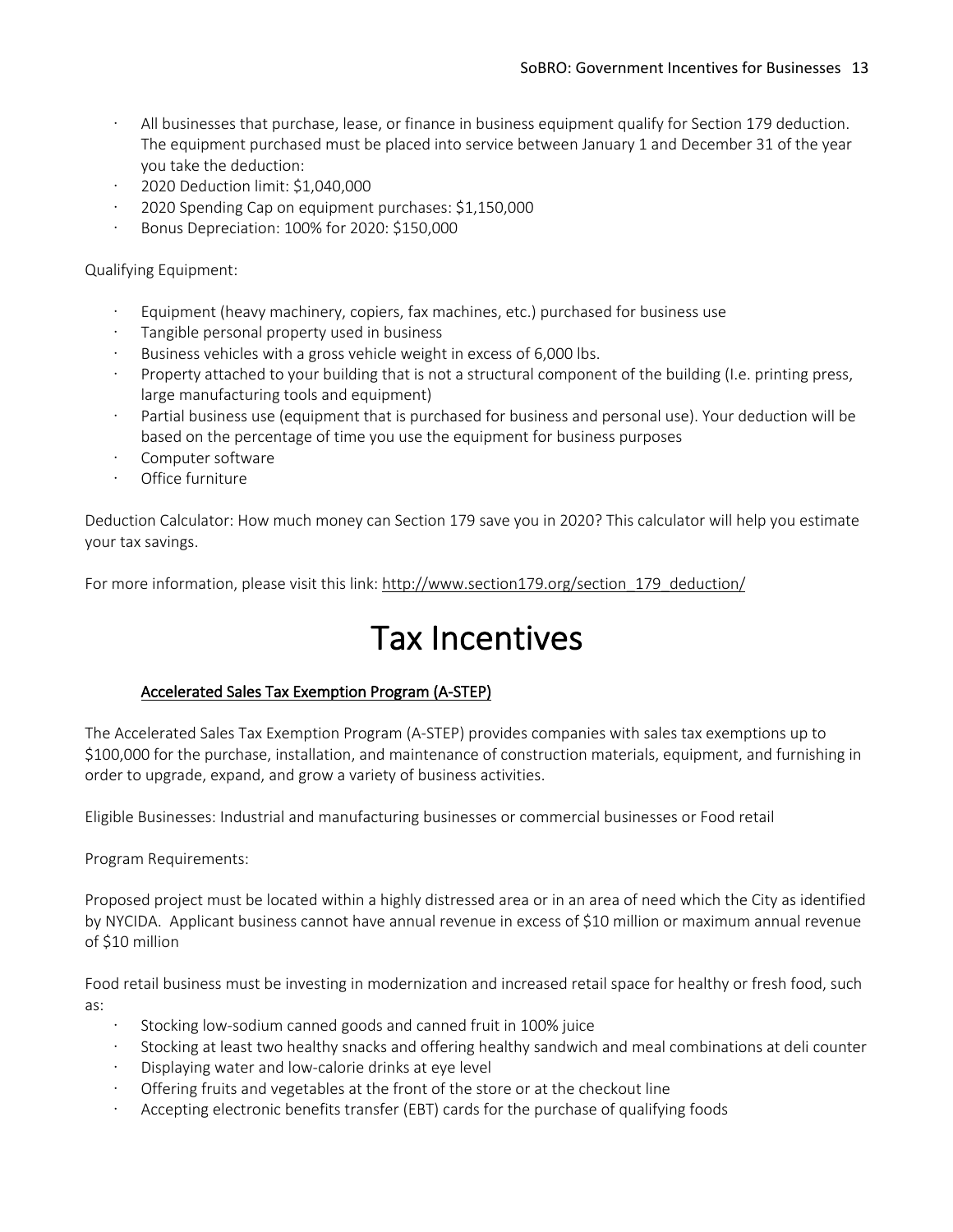Increasing fresh food and/ or produce refrigerated cases

### Additional Information:

- Companies must commence improvements within one year of signing a sales tax exemption benefit agreement with NYCIDA and the sales tax exemption will expire no later than two years from the date of the agreement.
- The environmental condition of the project site and he company's insurance coverage must be satisfactory to NYCIDA prior to closing.
- Approved companies who wish to have their contractor make sales-tax exempt purchases will need to submit additional background information pertaining to their contractor. The application process has a non-refundable fee of \$500 for companies that appear qualified to progress to the application stage, in addition to a minimal closing fee.

For more information, please visit this link: https://www.nycedc.com/program/accelerated-sales-taxexemption-program

### Commercial Expansion Program (CEP)

Tax abatements up to \$2.50 per square foot for property owners to help increase tenant occupancy in a designated abatement zone.

The CEP is designed to increase tenant occupancy in commercial offices and industrial/ manufacturing spaces. CEP provides property tax benefits for qualified new, renewal, and expansion leases in commercial offices and industrial/ manufacturing spaces built before January 1, 1999. The properties must be in a designated abatement zone. Applicants are also required to make a certain minimum physical improvement to the eligible remises and the common areas.

### Benefits:

• Three or Four-Year Leases

In the initial year, the tax abatement is equal to the actual property tax liability per square foot of \$2.50 per square foot, whichever is less. It is equal to two-thirds the initial amount in year two and one-third in year three.

- Leases of Five or More Years The abatement lasts for five years. In years one, two, and three it is equal to the actual property tax liability per square foot, or \$2.50 per square foot, whichever is less. The abatement is equal to two-thirds the initial amount in year four and one-third in year five.
- Leases of up to Ten Years (Manufacturing Only) The abatement lasts for up to ten years depending on the lease. There is no phase out. The same expenditure requirements (see above) as commercial CEP apply and must include a description of the beginning raw materials and final product(s) manufactured.